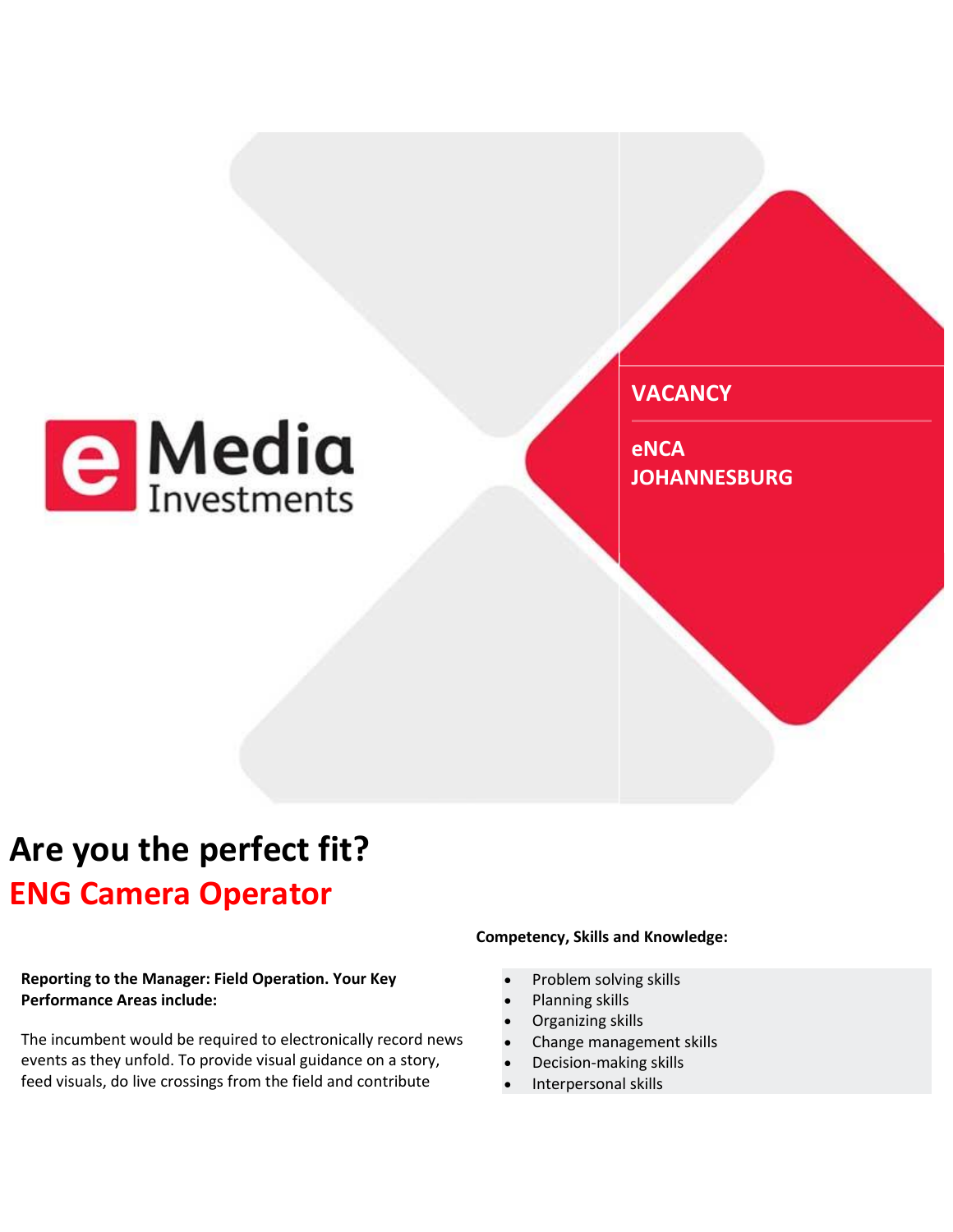toward the editing of packages, to ensure the best quality and results. To conduct interviews when required to do so and to pitch story ideas. To contribute toward generating a fresh archive base.

#### **Filming**

- Filming news events and recording audio material to be edited and packaged for news broadcasts.
- Planning and developing the visual presentation of the story, in conjunction with the Input Editor or reporter assigned to the story.
- Ensuring the principles of visual story telling are applied through aesthetically pleasing and technically correct compositions, angles and camera movements and making sure to deliver images with the correct exposure and colour saturation.
- Ensuring the correct use of lighting and sound recording techniques in accordance with prescribed broadcast standards.
- Conducting interviews by asking probing questions that are in line with the story brief.
- Being available and prepared should the need arise to do a live crossing in front of the camera.

#### **Live Events**

- Filming live events using the Live U or any other live equipment.
- Ensuring steady and controlled camera movements while filming live events as per filming standards and guidelines.
- Ensuring camera is set up timeously.
- Flagging any possible technical problems timeously.

#### **Editing**

- Editing of video and audio news stories filmed on location.
- Delivering edited or raw material from location to the studio or to bureaus as instructed.
- Coaching skills
- Mentoring skills
- Persuasiveness
- Communication skills
- Presentation skills
- Facilitation skills
- Coping under pressure
- Conflict handling skills